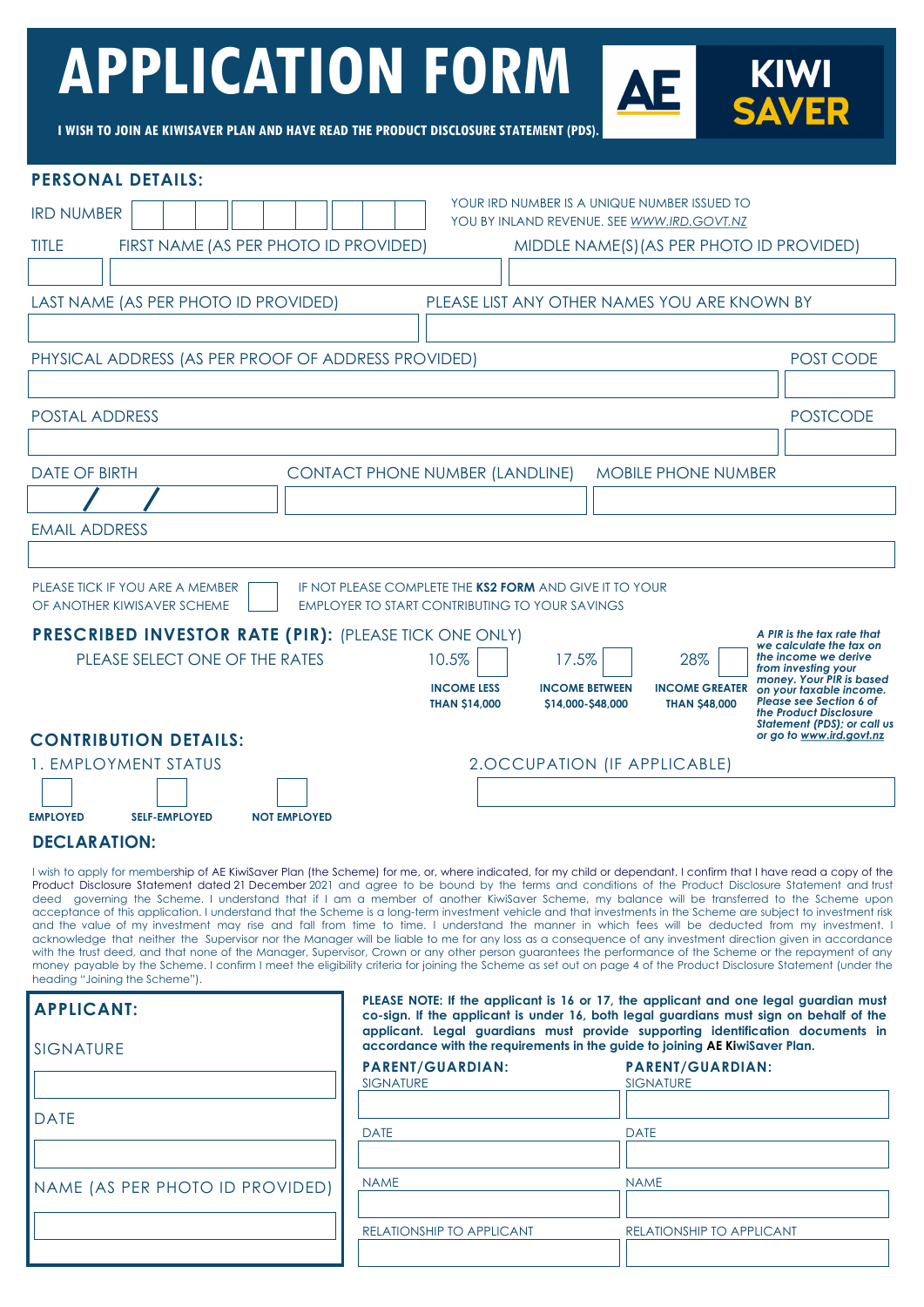# **TERMS OF APPLICATION:**

**EMAIL CORRESPONDENCE:** By signing this application form, I consent to receive all forms of correspondence via email, or,

the online member portal. I also agree to receiving a web link for access to electronic copies of AE KiwiSaver Plan's

#### annual report. *Please ensure you provide a current email address.*

**PRIVACY ACT:** The information you provide us either in this application or in the future may be used by AE KiwiSaver Limited, the Supervisor and any related entities of either, the Financial Markets Authority (FMA) your financial adviser or the distribution entity through which you joined AE KiwiSaver Plan (if applicable) and by other service providers to AE KiwiSaver Plan to provide services in relation to your investment. You may ask to be shown the information held about you, and if any of the information is incorrect, ask for it to be corrected. On request we will also provide you with the name and address of any entity to which information has been disclosed. If you do not provide the information requested on this application form, we may be unable to process your application.

### **MAKING CONTRIBUTIONS: EMPLOYED**

If you are employed, your regular contributions will be made by your employer. You advise your employer of the contribution rate (options are 3%, 4%, 6%, 8% and 10%). You can also make voluntary contributions directly to us.

#### **NOT EMPLOYED OR SELF-EMPLOYED**

If you are not employed or are self-employed, under 18, retired (and not working), you are not required to make regular contributions but can choose to make voluntary contributions in the following ways:

- Scheduled Automatic Payments from your bank account to us
- One-off payments from your bank account to us
- Cheque
- IRD using the Pay Tax option on your internet banking. You need to include your IRD number, the tax type 'KSS' and a period '0' (zero):

# **AE KIWISAVER PLAN ACCOUNT DETAILS**

| <b>ACCOUNT NAME:</b><br><b>ACCOUNT NUMBER:</b> | <b>AE Nominees Limited</b><br>12-3198-0066681-02 | Please supply the following details when making a payment: |                                                                                |  |
|------------------------------------------------|--------------------------------------------------|------------------------------------------------------------|--------------------------------------------------------------------------------|--|
|                                                |                                                  |                                                            | <b>Particulars:</b> Investor First Name                                        |  |
|                                                |                                                  |                                                            | c <sub>ode:</sub> Investor Family Name                                         |  |
|                                                |                                                  |                                                            | $Reference:$ IRD number (8 or 9 digits only $-$ no spaces or extra characters) |  |
|                                                |                                                  |                                                            |                                                                                |  |

### **SUPPORTING DOCUMENTS:**

The Anti-Money Laundering and Counter Financing of Terrorism Act 2009 requires us to verify the identity of new clients and, periodically reconfirm information about existing clients.

If you are unable to provide the required documentation, please contact us (0800 4 262624) or info@alwaysethical.com) and we will work with you to arrange suitable alternative documentation.

**PERSONS AGED 18 OR OVER:** We will require identity and address verification documents for the applicant. **PERSONS UNDER 18:** We will require identity and address verification documents for the applicant (if available) and for their parents/guardians who have co-signed the application.

#### **IDENTITY DOCUMENTS**

| <b>PERSONS 18 AND OVER - OPTION 1</b>                                                                           | PERSONS 18 AND OVER - OPTION 2 CHILDREN (UNDER 18) |                                    |
|-----------------------------------------------------------------------------------------------------------------|----------------------------------------------------|------------------------------------|
| Passport (pages containing name,<br>date of birth, photograph<br>and signature)<br>New Zealand driver's licence | Full birth certificate                             | One of the following:              |
|                                                                                                                 | Plus one of the following:                         | Full birth certificate             |
|                                                                                                                 | Overseas driver's licence                          | Passport                           |
|                                                                                                                 | $18 +$ card                                        | Plus identification (as per option |
|                                                                                                                 |                                                    | 1 or 2) for parents/guardians who  |
|                                                                                                                 |                                                    | have co-signed the application.    |

#### *Please note: If you are supplying foreign identity documents you must also supply proof of New Zealand residency.*  **CERTIFYING DOCUMENTS**

Please forward your documents to info@Always-Ethical.com and our staff will contact you and certify the documents. Alternatively: Copies of your identity documents must be legible, and certified by a representative from the Manager or an approved referee.

An approved referee must be at least 16 years of age and one of the following: Police officer, Justice of the Peace, New Zealand registered lawyer, accountant, doctor or teacher, Notary Public or a Member of Parliament who is not related to you or your spouse and does not live at the same address as you. The approved referee must view the original version of the document (not a copy), before writing their name, occupation, date, signature and a statement to the effect that the document is a certified copy of the original document sighted.

#### **PROOF OF ADDRESS DOCUMENTS**

Please provide a copy of one of the following documents dated within the last 12 months (does not need to be certified): Bank Statement, New Zealand Government Department statement or New Zealand utility company statement (i.e. electricity, gas, phone, SKY).